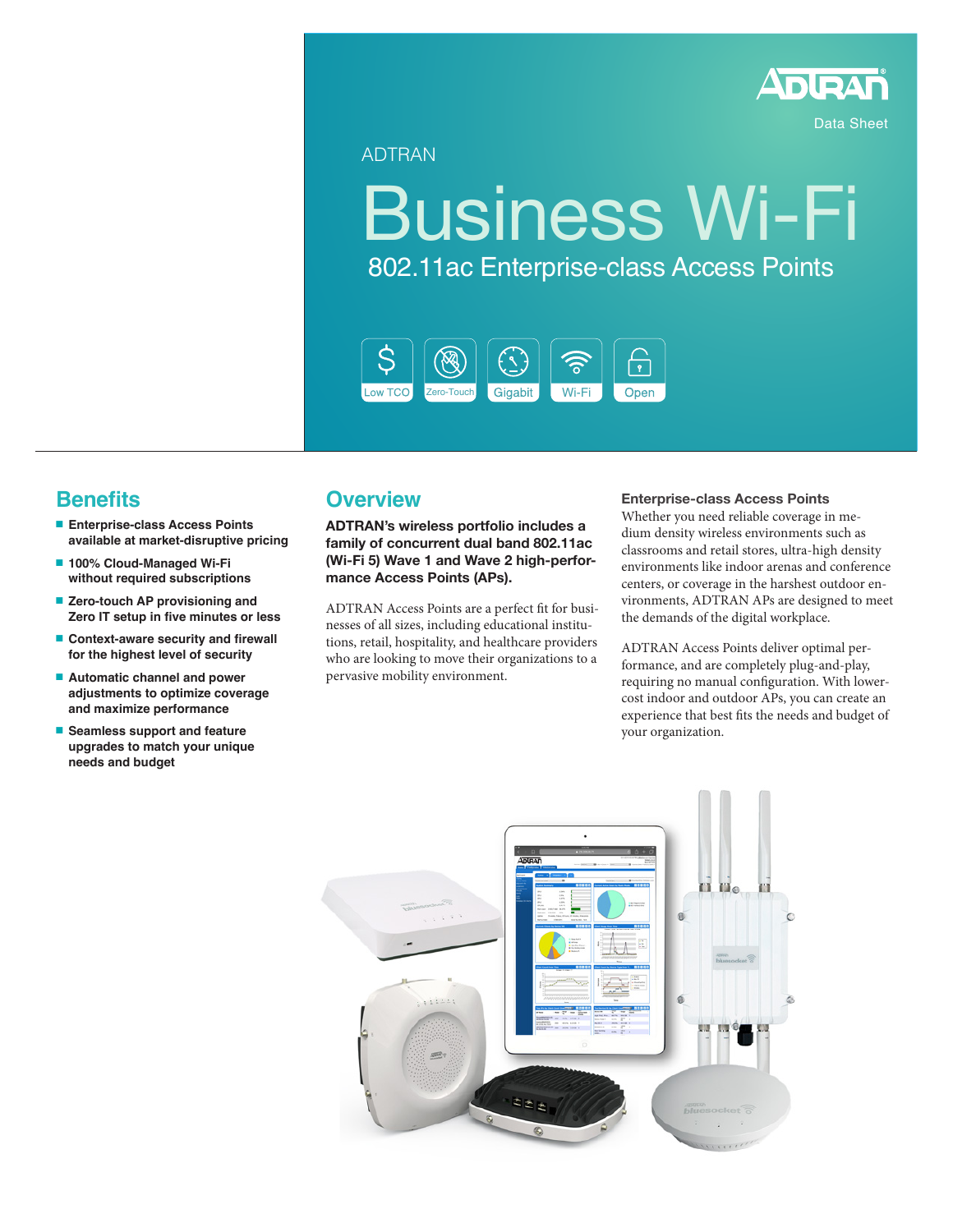## **ADTRAN BUSINESS WI-FI**

## **802.11ac Access Points**



## **Product Specifications**

| <b>Feature</b>                                                                                                               | 2020                             | 2030                 | 2035                   | 2135                      | 3040         | 3045                                           |
|------------------------------------------------------------------------------------------------------------------------------|----------------------------------|----------------------|------------------------|---------------------------|--------------|------------------------------------------------|
| <b>Interfaces</b>                                                                                                            |                                  |                      |                        |                           |              |                                                |
| One 1 Gbps Auto-Sensing                                                                                                      | ٠                                | $\bullet$            | $\bullet$              | $\bullet$                 |              |                                                |
| One 2.5 Gbps Auto-Sensing                                                                                                    |                                  |                      |                        |                           |              |                                                |
| RJ-45 Connector                                                                                                              |                                  | $\bullet$            |                        |                           |              |                                                |
| <b>USB 2.0</b>                                                                                                               |                                  |                      |                        |                           |              |                                                |
| 802.3af/802.3at Compliant PoE/PoE+ or<br>12 volt AC/DC power adapter                                                         | 802.3af PoE                      | 802.3af PoE          | 802.3af PoE            | 802.3at PoE+              | 802.3at PoE+ | 802.3at PoE+                                   |
| <b>Mobility Services</b>                                                                                                     |                                  |                      |                        |                           |              |                                                |
| SoftGRE Tunneling                                                                                                            |                                  | $\bullet$            | ٠                      |                           |              |                                                |
| 802.1Q VLAN Support                                                                                                          |                                  |                      |                        |                           |              |                                                |
| <b>Radios</b>                                                                                                                |                                  |                      |                        |                           |              |                                                |
| Dual/Quad Radio 802.11 a/b/g/n/ac MIMO                                                                                       | Dual                             | Dual                 | Dual                   | Dual                      | Quad         | Quad                                           |
| Configurable for Sensor-Mode RF Scanning                                                                                     |                                  | $\bullet$            | ٠                      |                           |              |                                                |
| HT20. HT40 and VHT80                                                                                                         |                                  |                      |                        |                           |              |                                                |
| DynamicRF (Radio Resource Management)                                                                                        |                                  |                      |                        |                           |              |                                                |
| DynamicSteering (Band/Client Steering),<br>Load Balancing, and Sticky Client Prevention<br>Technology with 802.11k/v Support |                                  |                      |                        |                           |              |                                                |
| Integrated Bluetooth Low Energy (BLE) Radio                                                                                  |                                  |                      |                        |                           |              |                                                |
| Dual Band Scanning/Security Radio                                                                                            |                                  |                      |                        |                           |              |                                                |
| HT20, HT40 and VHT80, VHT80+80, VHT160                                                                                       |                                  |                      |                        |                           |              |                                                |
| Max Aggregate TX Power                                                                                                       | 2.4 GHz: 22 dBm<br>5 GHz: 23 dBm | 5 GHz: 26 dBm/400 mW | 2.4 GHz: 24 dBm/250 mW | 2.4 GHz: 29<br>dBm/800 mW |              | 2.4 GHz: 26 dBm/400 mW<br>5 GHz: 25 dBm/316 mW |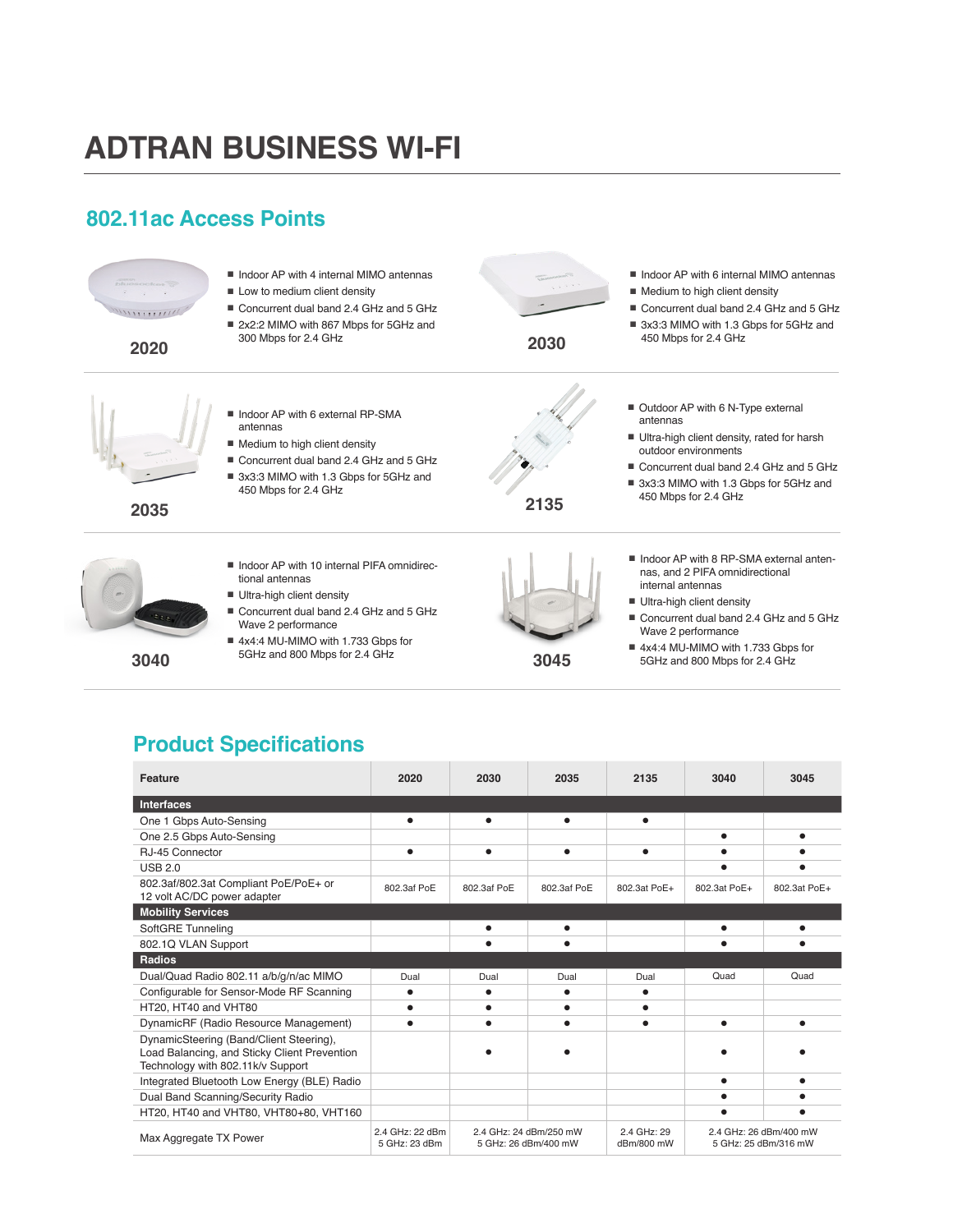| Feature                                        | 2020                                                                             | 2030                                                   | 2035                                  | 2135                                       | 3040                                                   | 3045                       |
|------------------------------------------------|----------------------------------------------------------------------------------|--------------------------------------------------------|---------------------------------------|--------------------------------------------|--------------------------------------------------------|----------------------------|
| <b>Environment</b>                             |                                                                                  |                                                        |                                       |                                            |                                                        |                            |
| Operating                                      | 32° F to 104° F (0° C to 40° C)                                                  |                                                        | -40° F to 140° F<br>(-40° C to 55° C) | 32° F to 104° F (0° C to 40° C)            |                                                        |                            |
| Storage                                        | $-4^\circ$ F to 140 $^\circ$ F<br>$(-20^\circ \text{ C to } 60^\circ \text{ C})$ | 40° F to 158° F (-40° C to 70° C)                      |                                       | -58° F to 150° F<br>(-40° C to 70° C)      | -40° F to 158° F (-40° C to 70° C)                     |                            |
| Humidity                                       | 5% to 90% Typical                                                                |                                                        |                                       |                                            |                                                        |                            |
| Waterproof                                     |                                                                                  |                                                        |                                       | IP67 and Salt-<br>spray Resistant          |                                                        |                            |
| Built-in Antenna and Ethernet Surge Protection |                                                                                  |                                                        |                                       | ٠                                          |                                                        |                            |
| <b>Mounting</b>                                |                                                                                  |                                                        |                                       |                                            |                                                        |                            |
| Wall/Ceiling/T-bar Mount Kit Included          | ٠                                                                                | ٠                                                      | ٠                                     |                                            | $\bullet$                                              | ٠                          |
| Wall/Ceiling/Pole Mount Kit Included           |                                                                                  |                                                        |                                       |                                            |                                                        |                            |
| Physical                                       |                                                                                  |                                                        |                                       |                                            |                                                        |                            |
| <b>Dimensions</b>                              | 6.3 in. x 6.3 in. x<br>1.5 in. $(W \times D \times H)$                           | 6.5 in. x 6.5 in. x 1.5 in.<br>$(W \times D \times H)$ |                                       | 7.8 in. x 7.8 in. x<br>1.9 in. (W x D x H) | 8.3 in. x 8.3 in. x 1.5 in.<br>$(W \times D \times H)$ |                            |
| Weight                                         | .44 $\text{lbs}$ (0.3 kg)                                                        |                                                        | 1.25 lbs (0.6 kg)                     | 3.2 lbs (1.45 kg)                          |                                                        | 1.5 lbs $(0.7 \text{ kg})$ |

## **Additional Product Specifications**

#### **Certifications**

■ Wi-Fi 802.11 a/b/g/n/ac Certification

#### **Mobility Services**

- Eight SSIDs per radio
- Support for Apple Bonjour-Based Services (Air-print, Airplay), Apple CNA, and Microsoft NCSI
- Wireless Client Load Balancing
- Secure Fast Roaming with Opportunistic Key Caching Seamless Layer 2 and Layer 3 roaming
- High Availability

#### **QoS for Voice, Data, and Video**

- Smart Bandwidth Management (Incoming, Outgoing)
- 802.1p or Differentiated Service Code Point (DSCP)
- WMM Power Save (U-APSD)

#### **Security**

- 802.1X Port-Based Authentication
- EAP-PEAP
- Open System (WEP-64/128) ■ Shared System (WEP-64/128)
- WPA/WPA2-Personal
	-
- WPA/WPA2-Enterprise ■ EAP-TTLS
- WMM (802.11e)
- EAP-FAST
- EAP-TLS
- EAP-SIM
- 
- EAP-AKA

#### **Radios**

- Configurable Maximum Associated Clients per Radio
- Multicast/Broadcast to Unicast Conversion
- A-MPDU and A-MSDU Frame Aggregation

#### **Agency Approvals**

Electrical/Safety Compliance

- UL 1950 ■ IEC 60950
- CSA 22.2 ■ EN 60950

#### **Radio Approvals**

- FCC Part 15.247
- RSS-210 (Canada)
- EN 300.328 (Europe)
- AS/NZS 4771 (Australia & New Zealand)
- NCC (Taiwan) and IDA (Singapore) excludes AP 2020 and 2135)
- EMI and Susceptibility (Class A)
- FCC Part 15.107 and 15.109
- ICES-003 (Canada)
- EN 301.489-1 and -17 (Europe)
- AS/NZS 3548

#### **Warranty**

■ Limited Lifetime Warranty